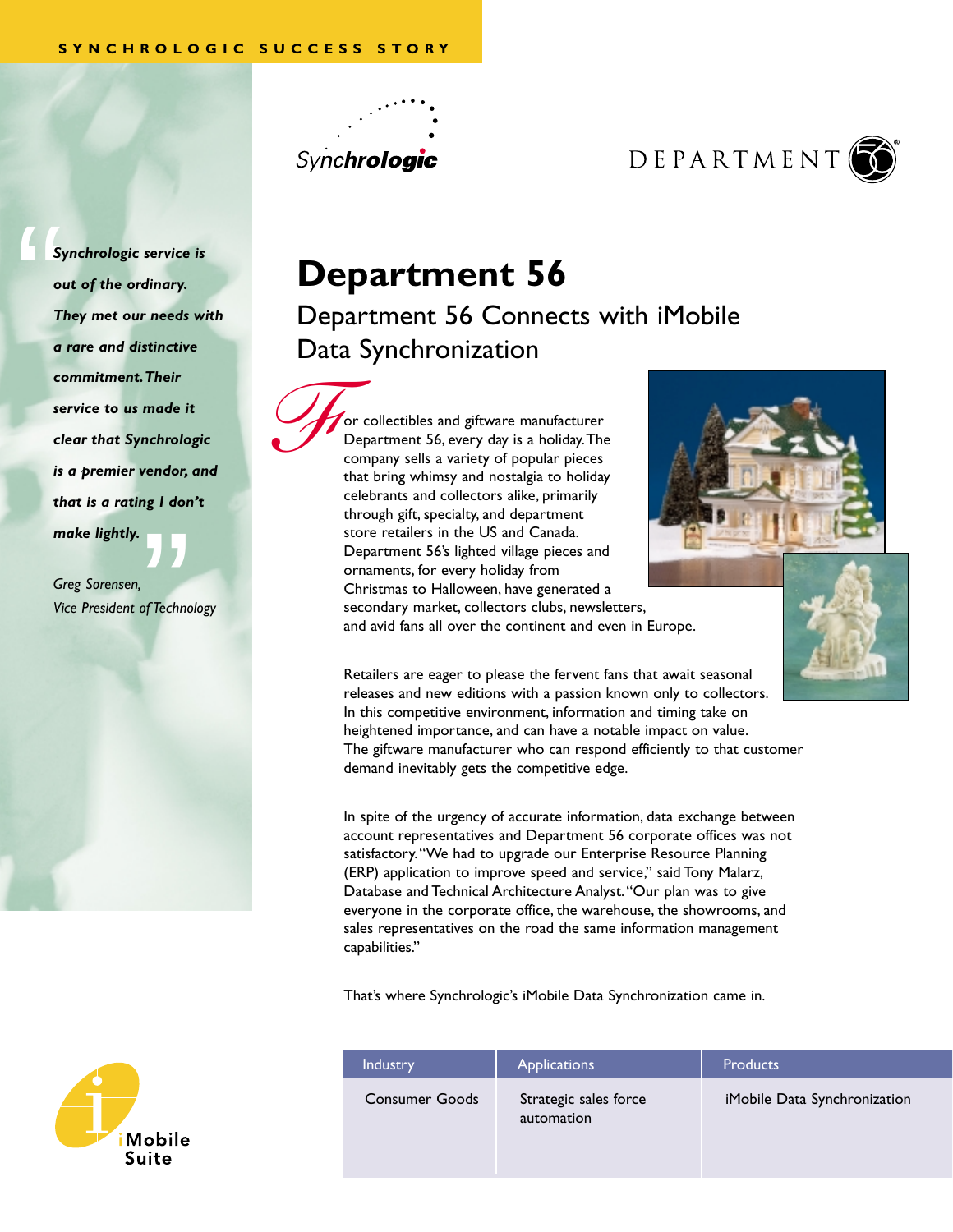#### **iMobile Data Synchronization: the Only Choice**

Department 56 set out to upgrade their technology and with it, the processes for data exchange.They chose OneWorld<sup>®</sup> by J.D. Edwards<sup>®</sup> as the ERP application to unify every department of their enterprise and bring more effective business processes into play.The next step was finding the right synchronization tool to empower their mobile team and accelerate critical information exchange. Success depended on a smooth marriage of synchronization and ERP software.

The criteria in selecting a synchronization engine were dictated in part by OneWorld. Department 56 had already settled on IBM's AS/400© for the central server.The J.D. Edwards application supported only Microsoft<sup>®</sup> Access© for the mobile client database.

"There's a lot of nice technology out there, but the key question was, 'Can the software replicate the mobile Access database instances with minimal intrusion into our ERP application?'" said Dan Doenges, Manager of Technical Services."We found only Synchrologic could do that cleanly."

#### **Addressing Change**

"iMobile Data Synchronization helped us navigate through a number of problems," said Mr. Malarz."Some of the problems were application-related, while others had to do with change in general. In every case, Synchrologic helped us move forward."

Department 56 wanted to use their new ERP application with minimal adjustment.While OneWorld had some built in replication capabilities, they didn't meet the company's requirements. So Department 56 solved the first problem with the

selection of Synchrologic, the only option that would integrate smoothly.

The second problem was facilitating the change for sales reps.The new ERP software broadened the functionality available to account representatives in

Sy<br>
Sy<br>
iM<br>
Sy<br>
the<br>
we *Synchrologic's iMobile Data Synchronization was the only application we found that could mobilize our database with a bi-directional, bandwidth-sensitive, data sync that wasn't intrusive to our ERP software.*

to can<br>ges,<br>fTechnic<br>... *Dan Doenges, Manager of Technical Services*

the field so they could do all the basic things that corporate headquarters did. New capabilities and new technology meant reps had to master new skills.

"Our sales reps had always focused on the end goal—productivity for the company—and syncing their data with our central database was a secondary activity to them," said Mr. Doenges."A changing competitive environment brought about by evolving technology, and the new capabilities of iMobile Data Synchronization made synchronizing more significant."

In the beginning, some reps were not installing ERP application updates and fixes, which were cumulative.That meant that synchronization resulted in data that was either generated or interpreted incorrectly.This, in turn, meant more support calls and dissatisfied field agents. In other cases, reps who had long favored hard copy took some time to adjust to the absence of paper documentation.

With nearly ninety sales representatives using laptops on the road and another twenty-five operating from remote showroom PCs, staying competitive meant that connectivity and up-to-date information were critical.To leverage the singular capabilities of Synchrologic, Department 56 used iMobile Data Synchronization to do more than just sync customer data.

Department 56 configured iMobile Data Synchronization to specify criteria that would end the information exchange problems, using rules and exception reporting to tighten procedures. Using Synchrologic's software, the corporate office now advises agents of ERP updates and installation deadlines. The company also tracks account representatives' synchronization patterns: managers know when reps last connected, and when they are due to sync up again.

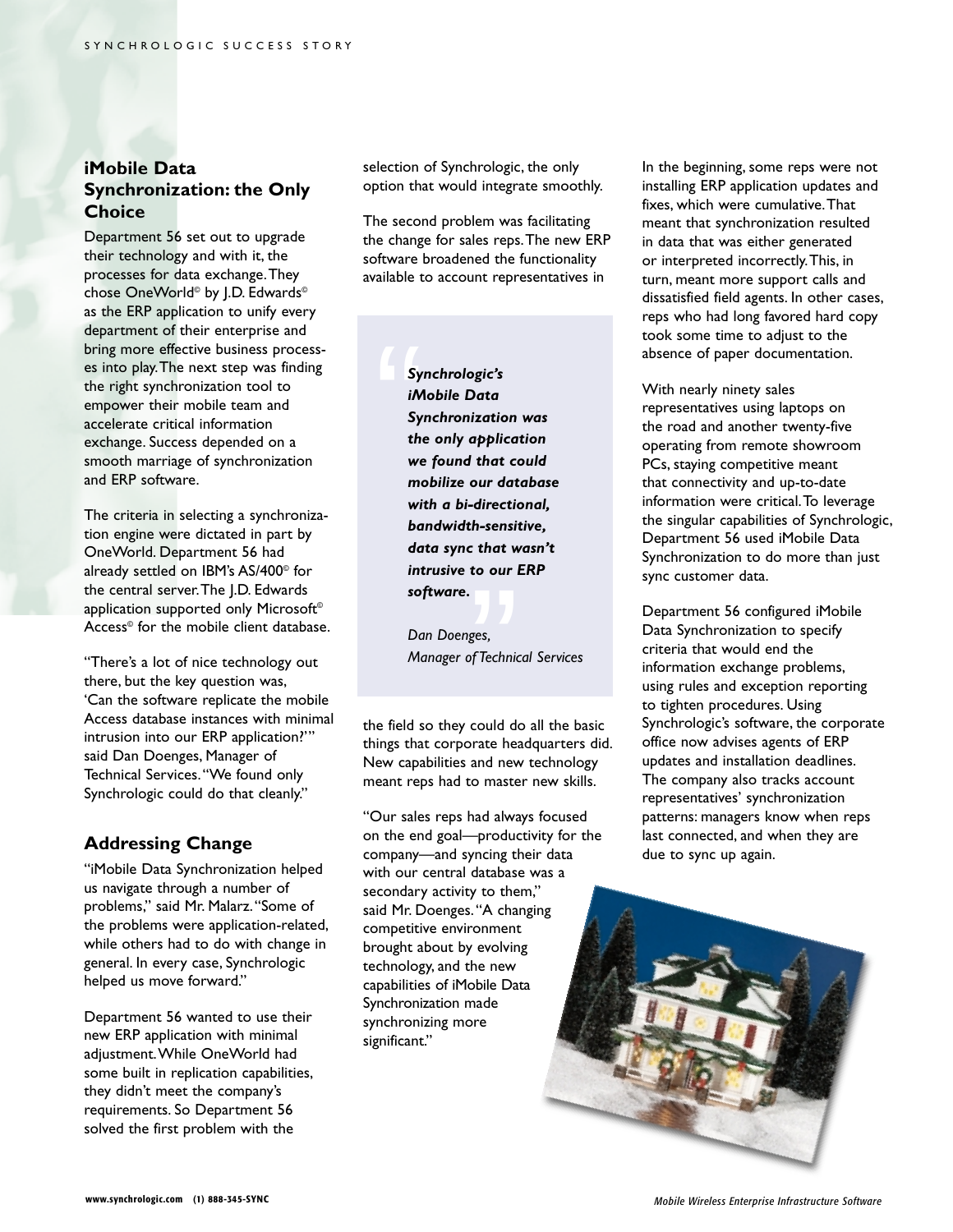# **ADVANTAGE**

### **Benefits of iMobile Data Synchronization**

iMobile Data Synchronization's role in Department 56 has been evolving with the company's growing understanding of its own needs, and of the capabilities of Synchrologic's application.When sales representatives first faced synchronization of the OneWorld application, they were confronted with information overload, both on the screen and in the technical process.

"We were able to customize the data sync interface," said Mr. Malarz,"so that representatives now can just click on an icon and the sync process runs in the background.We also use more filtering capabilities to send information only to those who need it, thereby minimizing sync time."

" *The most impressive thing about Synchrologic was their dedication to a successful implementation.*

 $\begin{bmatrix} 1 \\ 2 \end{bmatrix}$ <br> $\begin{bmatrix} 1 \\ 2 \end{bmatrix}$ <br> $\begin{bmatrix} 1 \\ 2 \end{bmatrix}$ *Tony Malarz, Database and Technical Architecture Analyst*

#### **Streamlined and Efficient**

The result is a streamlined workflow that allows reps to receive updated information at they same time they check their Email and verify the status of orders. Important features like checkpoint restart and field level synchronization ensure that communications sessions are efficient, so field reps can sync up quickly. In only five to ten minutes a day, Department 56's sales team can make sure that critical information is at their fingertips.

#### **Using Rules to Model the Business Process**

iMobile Data Synchronization offers a

rules-based configuration, which is vital for system performance and usability, especially when there are large volumes of information and a complex enterprise data model. Department 56 was able to assure that each sales rep had to receive only data relating to his/her own accounts and orders. Rules-based distribution made that possible. It also helped the company get a clearer view of their business processes, and develop the monitoring capabilities.

"We didn't have to accept the base product. iMobile Data Synchronization gave us a significant degree of flexibility," said Mr. Malarz. "We were able to write the sync rules ourselves, and that gave us a much better grasp of who needs to know what, and how much information may be too much. It also helped us improve our understanding of the structure and organization of our data."

#### **Write Once, Apply Everywhere**

An additional benefit was Synchrologic's 'write once, apply everywhere' capability. Department 56 could hone their business processes and then apply the rules elegantly throughout the mobile network, simply by making changes at the central administrative console.

The end result? Department 56 account managers have the informed mobility they need to keep the holidays bright…all the time. iMobile Data Synchronization captures all relevant information for the back end; helps the field team keep on top of their customers, items, and orders; and assures critical information goes where it needs to go in just minutes a day. Easily. Efficiently. In the background. And without intruding at all in the ERP application of choice.

## **Synchrologic Service**

"The most impressive thing about

Synchrologic was their dedication to a successful implementation," added Mr. Malarz."A company's commitment to service can be as important as the product they sell, and in Synchrologic, we found the support department always ready to go one step beyond to help us reach our goals."

In fact, the Synchrologic team assisted Department 56 in resolving technical issues that were not even related to iMobile Data Synchronization. Synchrologic's assistance with debugging and problem solving helped Department 56 roll out on schedule.

"After a challenging ERP implementation, we needed a smooth integration and an efficient solution for data management and exchange," said Mr. Doenges."Thanks to iMobile Data Synchronization and Synchrologic's top notch service, we met our objectives."

#### **Synchrologic: the Mobile Solution for the Long Term**

As the ERP technology evolves, so will the company's use of it, and with it, their relationship with Synchrologic.

Department 56 migrated to another database as soon as OneWorld was able to support it, and Synchrologic's engine was already equipped to handle the new data capture mechanisms that the company needed. iMobile Data Synchronization's out-of-box functionality enables the use of database triggers.That capability gives the process more speed, flexibility, and stability. Had Department 56 custom-written their own data sync solution, the expected database change would have entailed a major coding effort on the sync side and major adjustments to everything else.

"Synchrologic has a long-term place in our organization," said Mr. Malarz. "When we started, we were limited by our ERP application.When we finished, we had a cutting-edge data synchronization tool for our mobile sales force."